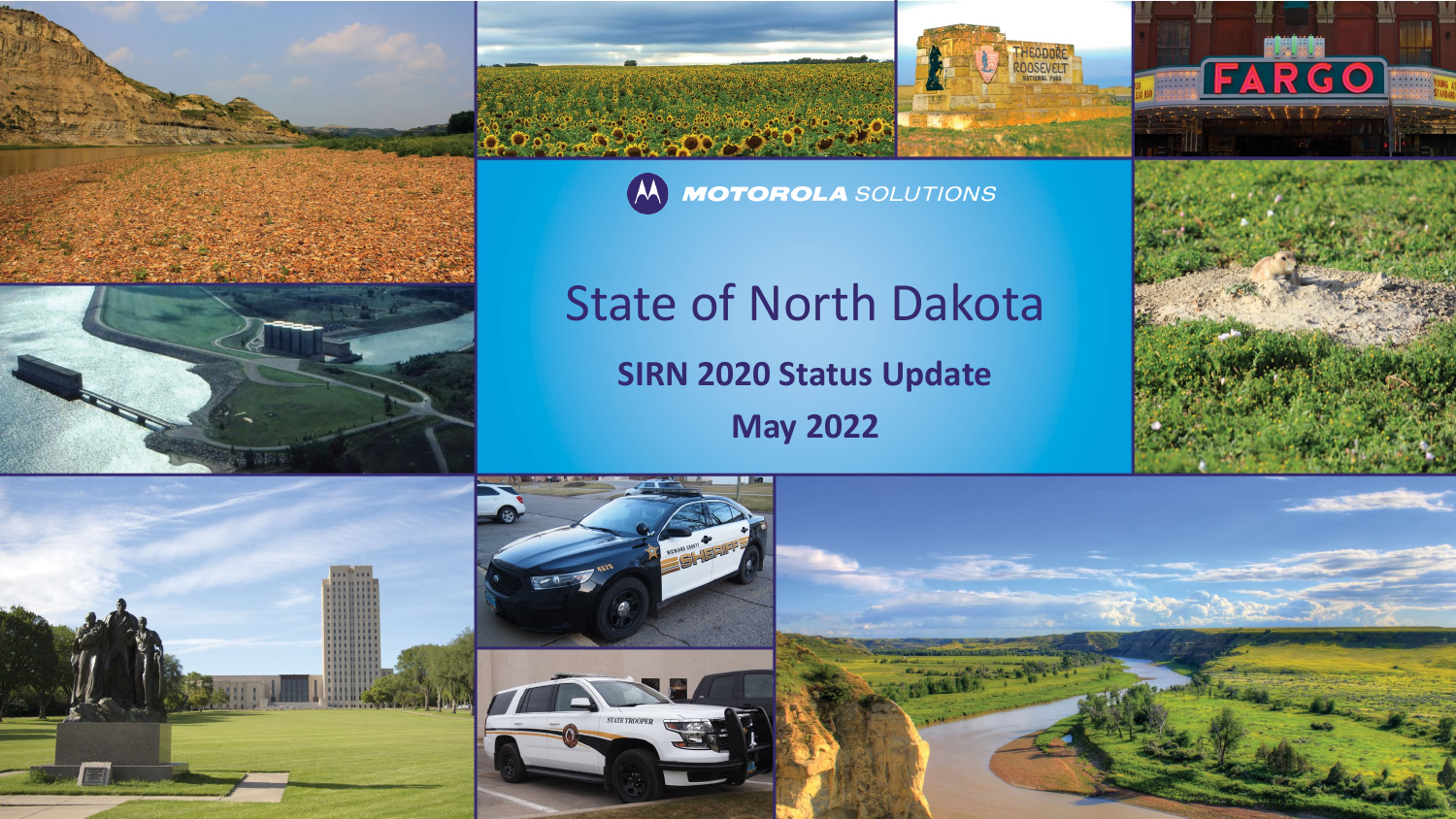## **SIRN 2020 May Status Update**



### Phase One / Group 2 Status-

- Phase One / Group 2 consist of the following locations (Williston, Cavalier, Bottineau, Dickinson, Central Communications, State Radio Back Up)
	- VPN Core setup / Configurations / Testing
		- » Bismarck VPN testing completed / Fargo VPN testing planned for week of 5/23.
	- Deployable Laptop Configuration / testing- Item postponed until the operational requirements are defined by DES / State Radio and NDITD

## Phase One / Group 3 Status- Group is Cut over

- Finals Documents are being completed and will posted to closed this group out.
	- R56 audit is needed for Lake Region PSAP- R56 report / clean up in process

### Phase One / Group 4 Status-

- Phase One / Group 4 consist of the following locations (Trail / Steele 911, Pembina Dispatch Center , Pierce State 911, Rolette State 911 and Mercer / Oliver 911)
- PSAP cutover Targets-
	- Mercer / Oliver 911 (Cutover 5/9 as planned)
	- Rolette State 911 (Training planned for week of 5/30 and cutover on 6/8/22)
	- Pembina Dispatch Center(Jul-2022)
	- Pierce State 911 (Sep-2022)
	- Trail / Steele 911(Nov-2022)- Working with Teams to pull into August 2022
- Planning R56 Audits for mid-June for locations that have cutover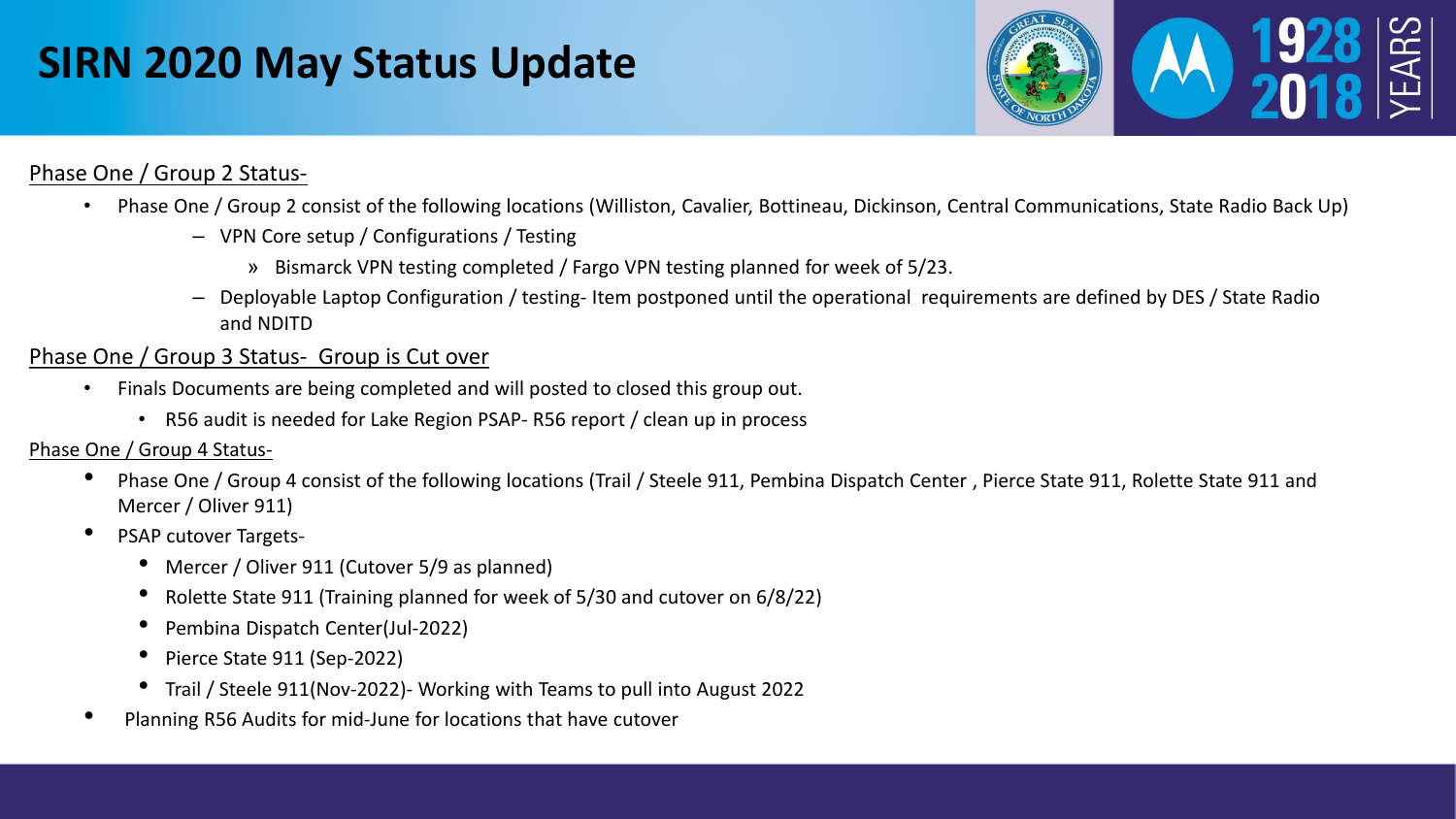## **SIRN 2020 May Status Update**



### RF Phase Status (Phase Two, Group 1, 2, 3 and 4)

- Shelter Status for sites targeted for 2022
	- » (12) Shelter Generators have been Ordered to prepare for additional shelter orders
		- Shelter manufacturing is in process, Shelters are planned to start shipping in early May.
			- 3 shelters awaiting site conditions to improve to install
	- » (25) Additional Shelters have been pre-ordered to help reduce equipment lead time
		- NTP request has been requested for (5) shelters for 2022 Build Season
		- Additional NTP's will be requested once new site walks are completed and scope indentified
- Civil Work Update-
	- » Team is in process of scheduling civil work for the Q2 locations identified
	- » Group 4 site walks planned for 14 locations the week of 5/23/22
- MOU /Lease/ Co-Lo Locations in process (Qty 22)- No change at this time
	- Additional Leases in Process-
		- » (22) Sites walks have been completed. Group Status-
			- (9) locations completed
			- (7) locations are in review (tower owner, legal, etc..).
			- (6) additional RF locations have been obtained by the State and planned for the 2022 civil build season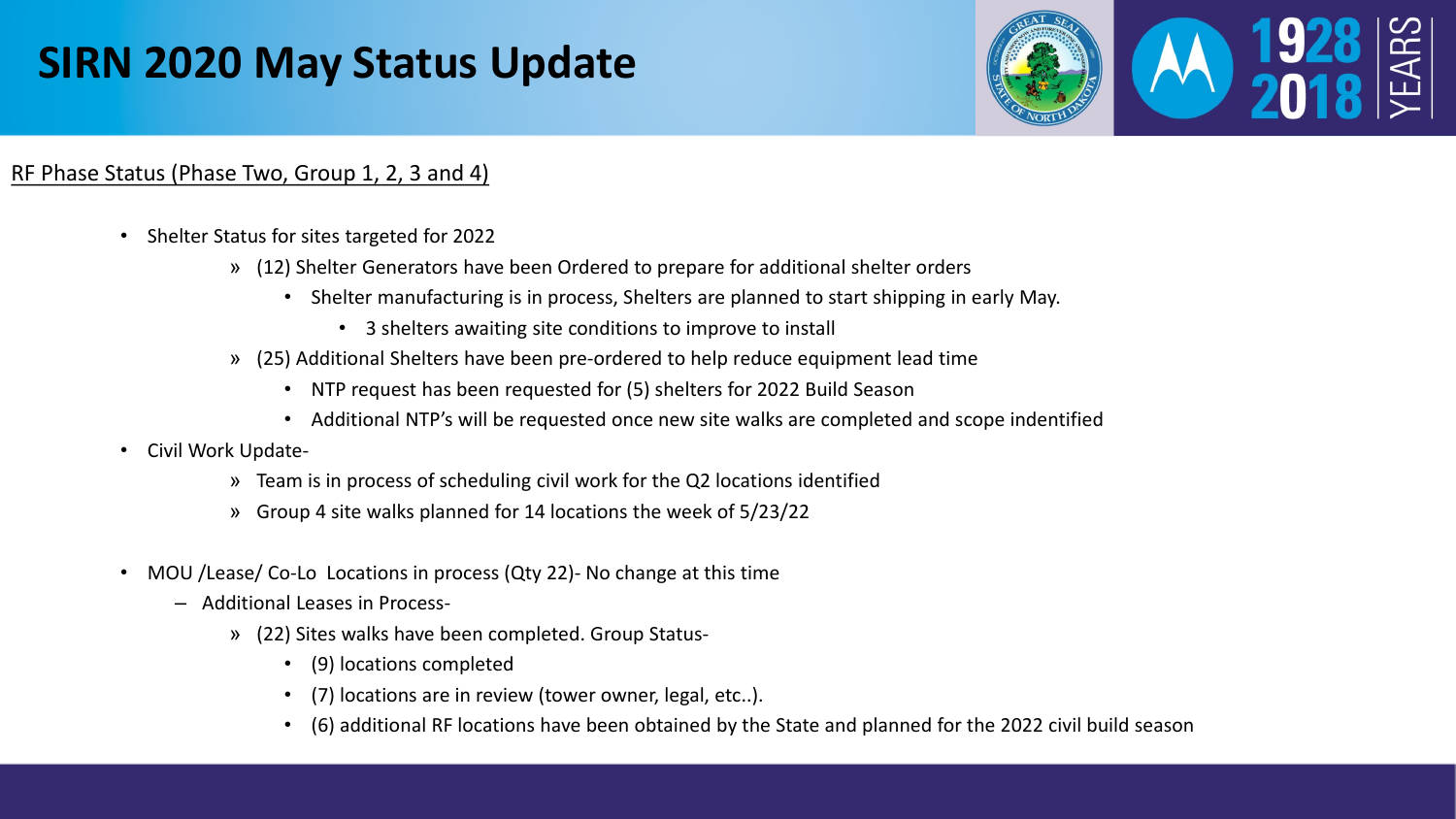## **SIRN 2020 May Status Update**



### RF Phase Status (Phase Two, Group 1, 2 and 3) Cont.

- Early Adopter locations updates-
	- Drive testing Reports has been completed and shared with the team for Williston/Williams Co, Grand Forks, Minot and Bismarck area's.
	- Bismarck Simulcast RF is active(4 locations)
		- » Acceptance Test Plans(ATP) for the Simulcast locations (Qty-4) and (4) surrounding ASR locations have been completed
		- » Working on completing Secondary Backhaul connections with State team
- Overall Site Build Status for Mobile Coverage (State NTP received for 107 locations)

| <b>Region</b> | <b>Close Out</b> | <b>In Process</b> | Open | <b>QTY of Sites</b> |
|---------------|------------------|-------------------|------|---------------------|
| ΝE            |                  |                   |      |                     |
| <b>NW</b>     |                  |                   |      |                     |
|               |                  |                   |      | 10                  |
| <b>SW</b>     |                  |                   |      |                     |

- Closeout- Civil Construction complete, Site ATP's and Final Documents.
	- (39) locations have been completed and another (3) are targeted to be completed in early June
- In Process- Sites with Partial Civil Construction complete
- Open- Sites requiring leases / owner approval, sites requiring build plans and sites with NEPA issues or Civil Scheduling